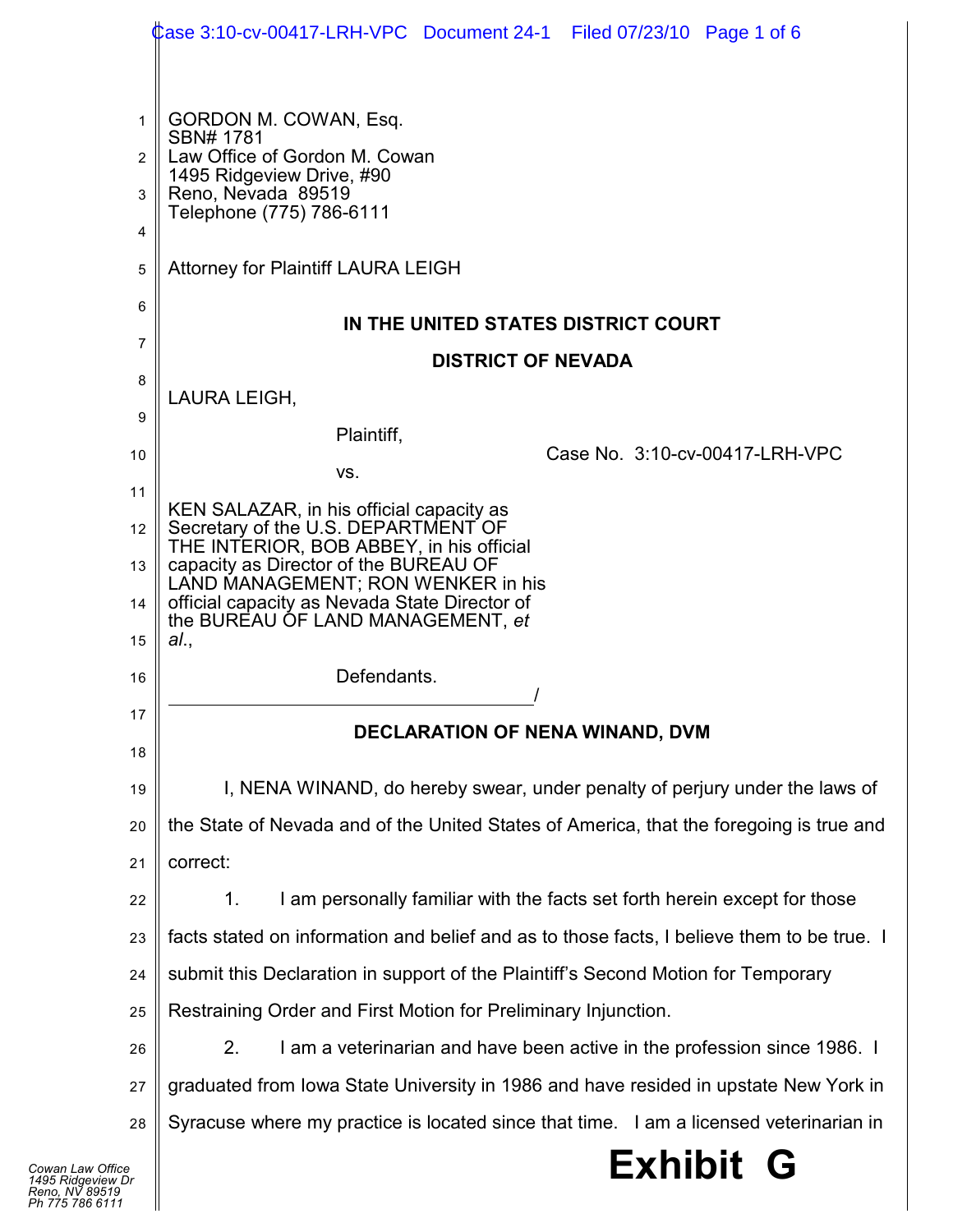| 1              |                                                                                          | New York. Throughout my career my interest and emphasis has been in large animal   |  |  |
|----------------|------------------------------------------------------------------------------------------|------------------------------------------------------------------------------------|--|--|
| $\overline{2}$ |                                                                                          | medicine. Following veterinarian school I completed my residency in pathology at a |  |  |
| 3              | leading veterinary teaching University here in New York prior to obtaining my Ph.D.      |                                                                                    |  |  |
| 4              |                                                                                          | Over the past 10 years I have focused on equine veterinary medicine and veterinary |  |  |
| 5              | medical research on essentially a full-time basis. I am also a life-long equestrian, own |                                                                                    |  |  |
| 6              | ride and compete horses in several disciplines, and manage my own horse farm. My         |                                                                                    |  |  |
| 7              | practical experience is typical of most large animal veterinarians with expertise in     |                                                                                    |  |  |
| 8              | horses, and additionally I have substantial research experience in neuromuscular and     |                                                                                    |  |  |
| 9              | musculoskeletal disorders that have relevance in terms of equine exercise physiology,    |                                                                                    |  |  |
| 10             | the dynamics of stress, injuries resulting from exercise and stress to horses including  |                                                                                    |  |  |
| 11             | near-term pregnant mares, mares who recently gave birth and to young foals.              |                                                                                    |  |  |
| 12             | 3.                                                                                       | I am informed and believe the Rock Creek and Little Humboldt gathers:              |  |  |
| 13             | a.                                                                                       | would take place in elevated temperatures, dry conditions at moderate              |  |  |
| 14             |                                                                                          | altitude in July;                                                                  |  |  |
| 15             | b.                                                                                       | would cause horses to be driven by helicopter in these conditions;                 |  |  |
| 16             | С.                                                                                       | would cause new born foals and foals under three months and their                  |  |  |
| 17             |                                                                                          | mares to be driven and gathered in these conditions;                               |  |  |
| 18             | d.                                                                                       | would cause pregnant mares nearing the completion of their term, to be             |  |  |
| 19             |                                                                                          | driven and gathered in these conditions;                                           |  |  |
| 20             | е.                                                                                       | would cause these mares and babies and pregnant mares to be driven                 |  |  |
| 21             |                                                                                          | into holding pens where they stay in mass for an undetermined period               |  |  |
| 22             |                                                                                          | before the majority are shipped off to other holding facilities the BLM            |  |  |
| 23             |                                                                                          | operates.                                                                          |  |  |
| 24             | 4.                                                                                       | I am informed and believe the BLM gather at Owyhee HMA that just                   |  |  |
| 25             | recently concluded,                                                                      |                                                                                    |  |  |
| 26             | a.                                                                                       | resulted in the death of at least twenty (20) horses, a number of them             |  |  |
| 27             |                                                                                          | seemingly not yet documented, including young foals and mares;                     |  |  |
| 28             | b.                                                                                       | resulted in a veterinarian hired by the BLM, the credentials of whom I am          |  |  |
|                |                                                                                          |                                                                                    |  |  |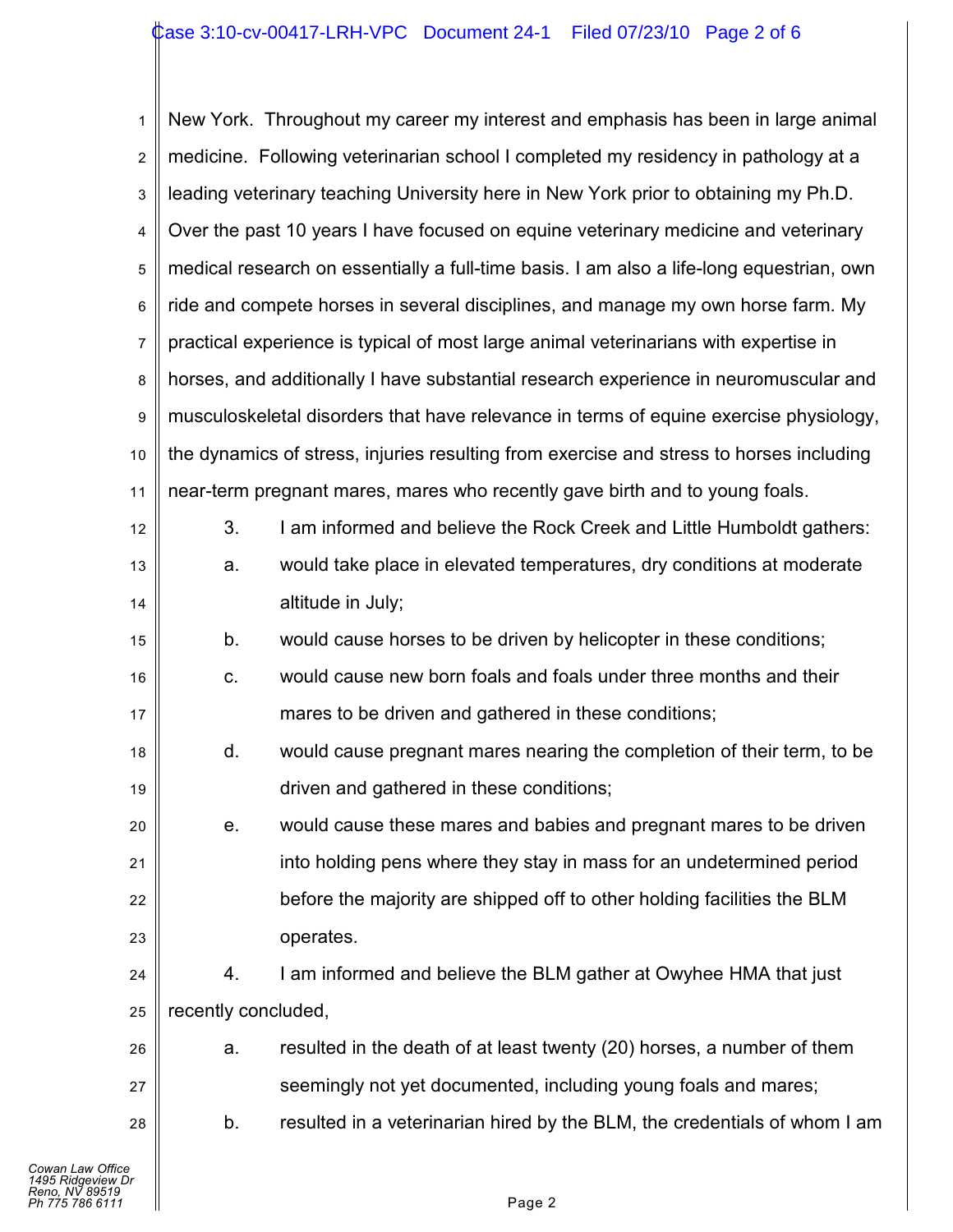| not familiar, to submit statements contained in an official BLM report   |
|--------------------------------------------------------------------------|
| dated July 15, 2010, that blamed the death of these horses on conditions |
| existing in their habitat on the range previous to this gather;          |

4 5 6 c. resulted in the veterinarian hired by the BLM to further imply in the same report that the observed deteriorated health of the gathered horses and deaths of several were not from the gather activity itself;

7 8 9 10 5. I read the reports of the veterinarians contained in the recently published BLM report dated July 15, 2010. Without making a credibility judgment of those who conveyed the foregoing, I am not able to agree with such findings. To the contrary, to a reasonable degree of veterinary medical certainty, I believe the following:

11 12 13 14 15 16 17 18 19 20 21 22 23 24 25 26 27 28 a. Those horses having died of water intoxication could have been prevented by those who prepared for and managed the gather. When horses are significantly exercised they need time to cool down before they are introduced to water. To allow a horse to drink all the water it desires after being exercised significantly, can precipitate colic symptoms and electrolyte imbalance that can endanger the life of the horse, the latter is also true of chronically dehydrated horses that are not rehydrated gradually, which appears to be the very condition the veterinarian reported in the July 15, 2010 findings. With proper care, and even a bit of common sense, this is avoidable and doesn't occur. In my experience most competent horse owners and handlers are fully aware that a horse must cool down before being allowed to drink. Horses could also "tie up" from being heavily and abruptly exercised in this manner. Tying up, a condition known as exertional rhabdomyolysis is oftentimes caused by overexertion (meaning, exceeding current conditioning levels) or exercising in hot conditions to the extent it creates electrolyte imbalances, among a couple of other causes. This is a painful process caused when the large muscle groups are overworked, resulting in muscle cell necrosis which causes

1

2

3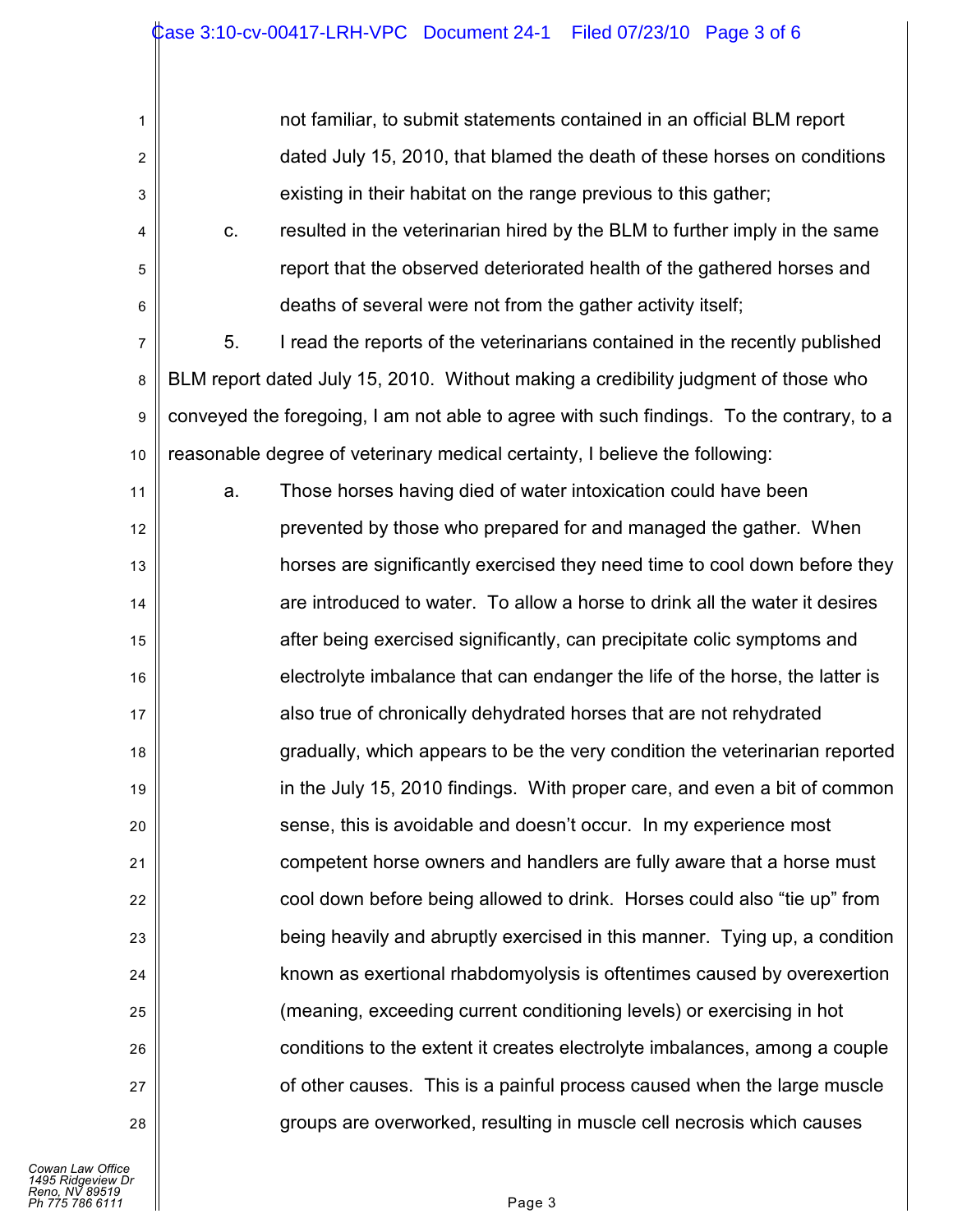| 1                         |    | myoglobin to enter the blood stream. Dark urine is caused by this process       |
|---------------------------|----|---------------------------------------------------------------------------------|
| $\boldsymbol{2}$          |    | and if not treated can cause kidney damage and ultimately death. Horses         |
| $\ensuremath{\mathsf{3}}$ |    | with severe cases must be provided prompt intravenous fluids to reduce          |
| 4                         |    | kidney damage and to bring electrolytes back in balance. Again, these           |
| 5                         |    | conditions are due to over exertion, particularly in relative hot conditions;   |
| 6                         | b. | If it were true that horses were dehydrated prior to the gather, that it would  |
| 7                         |    | have been humane and appropriate to reintroduce those horses back to            |
| 8                         |    | water, gradually, until such time as they were sufficiently hydrated to         |
| 9                         |    | endure the significant push caused by a helicopter gather;                      |
| 10                        | C. | that pushing the animals, having been driven via helicopter over the            |
| 11                        |    | distances they traveled, at the more rapid gate they would otherwise travel     |
| 12                        |    | in such environmental conditions, in environmental conditions which             |
| 13                        |    | included elevated summer temperatures, and where the condition of many          |
| 14                        |    | of the gathered horses improved rapidly following the gather, all lead me       |
| 15                        |    | to compellingly conclude to a reasonable degree of medical certainty, that      |
| 16                        |    | the deaths and injuries to these horses were substantially due to the           |
| 17                        |    | gather itself, the manner in which the horses were driven during the gather     |
| 18                        |    | and in their having to negotiate the environmental conditions existing          |
| 19                        |    | there at the time. And, it is my further opinion to the same degree of          |
| 20                        |    | reasonable medical certainty that the conditions existing on the range          |
| 21                        |    | prior to the gather, were not causative in injuring and killing those horses    |
| 22                        |    | who perished on the dates of the gather. The uncontroverted fact                |
| 23                        |    | remains that nearly all horses who reportedly perished, did so during the       |
| 24                        |    | process of gather itself or immediately thereafter while the horses were in     |
| 25                        |    | the custody of the BLM, but not before.                                         |
| 26                        | 6. | As a respected equine veterinarian it is my opinion that if it is the intent of |

27 28 the BLM to gather wild horses in the Rock Creek and Little Humboldt HMAs, in the same fashion (i.e. driving them with aid of helicopter), with the same or similar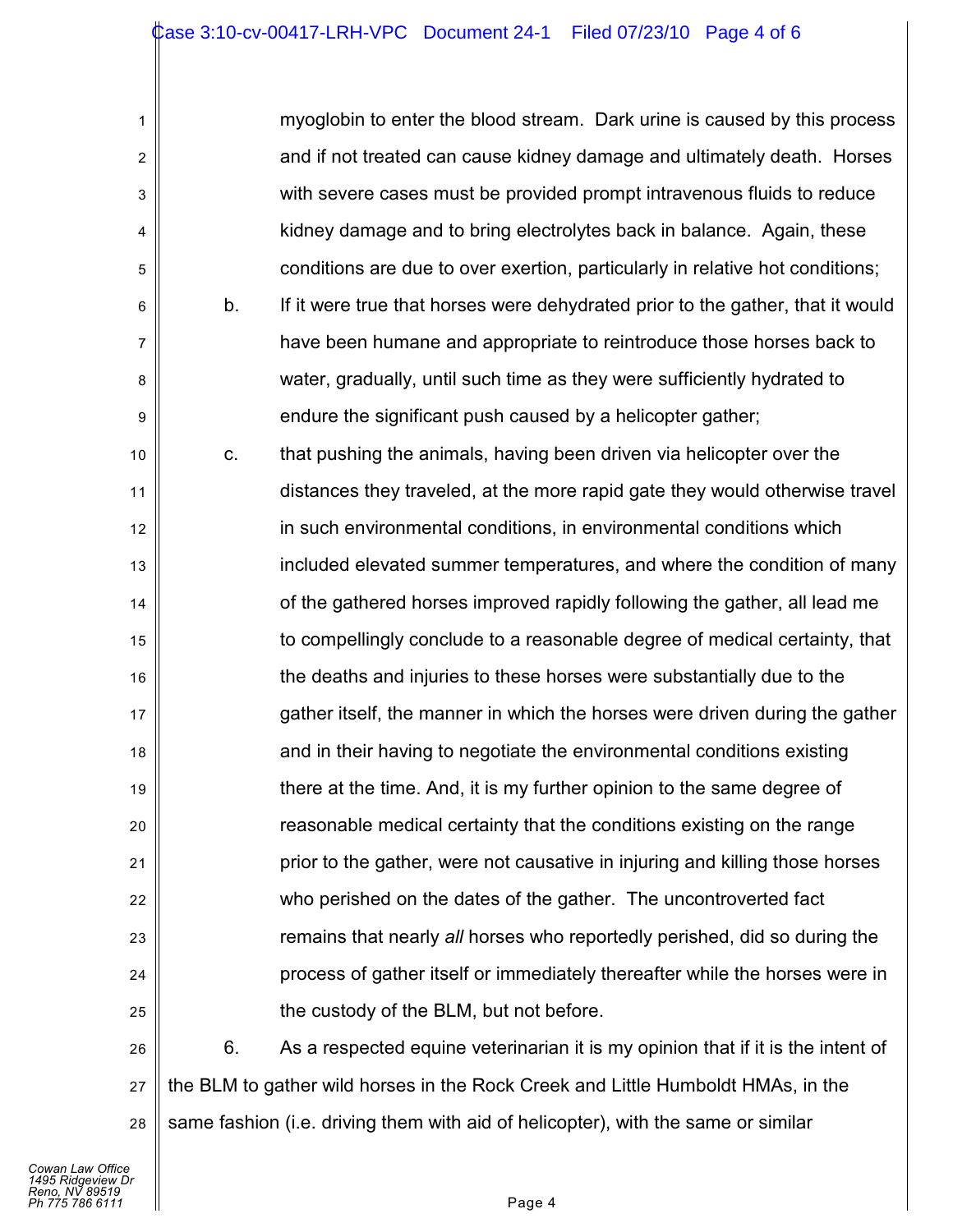1 2 environmental and range conditions as existed during the Owyhee gather, that to do so would be inhumane and should be unnecessary in a properly managed HMA.

3 4 5 6 7 8 7. It is my professional opinion to a reasonable degree of medical certainty that to drive foals three months or less in age at elevated paces via helicopter and to drive mares who had recently given birth, and to drive pregnant mares who are in their final weeks of pregnancy, and also when summer temperatures are elevated or are expected to be elevated at any given point in the day, is simply inhumane, irrespective of their hydrated state.

9 10 11 12 13 8. It is my opinion that the Fall seasonal months provide a much more safe and cooler environment, in which to drive wild horses; and it is also at a time when the majority of foals born in the foaling season are more mature, have better stamina, and are better able to withstand the rigorous method by which the BLM chooses to employ when driving and gathering these horses.

14 15 16 17 18 19 20 21 22 9. To be clear, it is my professional opinion, to a reasonable degree of veterinary medical certainty, that it would be inhumane to drive or compel foals under three months of age, or a mare that has recently given birth, to move (trot) any substantive distance, particularly where temperatures are elevated in a dry environment. "Substantive distance" in this instance means distances such as those being used to gather Mustangs in the ongoing Nevada gathers. I am unaware of circumstances that would lead any competent veterinarian to recommend moving foals and mares as described above, a distance of roughly eight miles as, I am informed and believe, has been completed in Owyhee and which is contemplated in Rock Creek.

23

24

25

26

27

10. It is my professional opinion, to a reasonable degree of medical certainty, that such activities are not management practices I, or in my opinion, my competent colleagues, would recommend or employ for domestic horses; and such activities are neither best-management practices nor humane practices, nor do they consider the health and safety of such horses.

28

11. It is my further opinion that such practices as described, would be